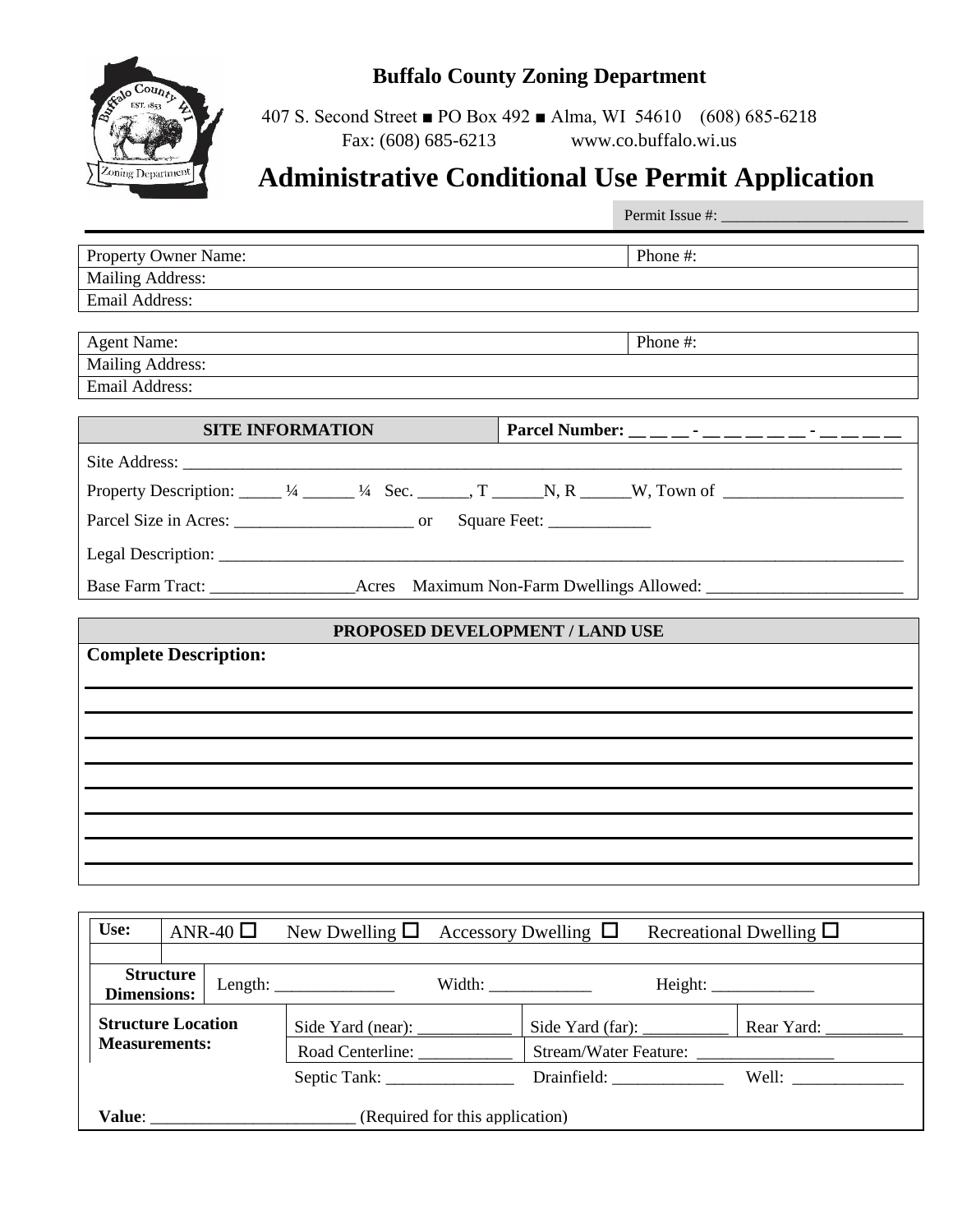#### **SEPTIC SYSTEM**

Name of Certified Soil Tester:

Name of System Plumber/Installer:

Type of Septic System:

# **SITE PLAN**

A detailed site plan must be submitted with your application or the application will be deemed incomplete and returned. The site plan may be drawn on the following page or on a separate piece of paper or survey map. The location of the following features must be included on the site plan:

 $\square$  Configuration of Parcel with all Dimensions  $\square$  North Arrow  $\square$  Roads Including Driveways  $\Box$  All Existing Structures  $\Box$  Proposed New Structure(s) or Addition(s)  $\Box$  Easements  $\square$  Distances from Property Lines and Road Centerline  $\square$  Septic Tank and Drainfield  $\Box$  Well Location  $\Box$  Water Features and Potential Wetlands

 The applicant must stake or otherwise mark the locations at the development site of all proposed new dwellings, accessory structures, additions or other improvements including driveways, septic system, well, etc. **A site inspection will be conducted by the Buffalo County Zoning Department prior to issuing the Conditional Use Permit**.

### **WETLAND NOTICE**

You are responsible for complying with state and federal laws concerning construction near or on wetlands, lakes and streams. Wetlands that are not associated with open water can be difficult to identify. Failure to comply may result in removal or modification of construction that violates the law or other penalties or costs. For more information, visit the Department of Natural Resources Wetlands Identification Web Page or contact a Department of Natural Resources Service Center.

### **APPLICANT SIGNATURE**

I certify by my signature that all information presented herein is true to the best of my knowledge. I understand that I am subject to all applicable codes, statutes and ordinances of Buffalo County and the State of Wisconsin. Providing incorrect information may cause a delay in permit processing or denial. I give permission for the staff of the Buffalo County Zoning Department to enter upon my property for the purpose of verifying that the standards and requirements of the Zoning Ordinance are met.

Owner / Agent Signature \_\_\_\_\_\_\_\_\_\_\_\_\_\_\_\_\_\_\_\_\_\_\_\_\_\_\_\_\_\_\_\_\_\_ Date: \_\_\_\_\_\_\_\_\_\_\_\_\_\_\_\_\_\_\_\_\_\_

**FEES: \$270** Administrative Conditional Use Permit

Make checks payable to: **Buffalo County Treasurer** Return Completed application to: **Buffalo County Zoning Department, P.O. Box 492, Alma, WI 54610**

*NOTICE: An after-the-fact fee of five times the applicable conditional use permit fee shall be charged if work is started before a permit is issued. Permit application fees are non-refundable.*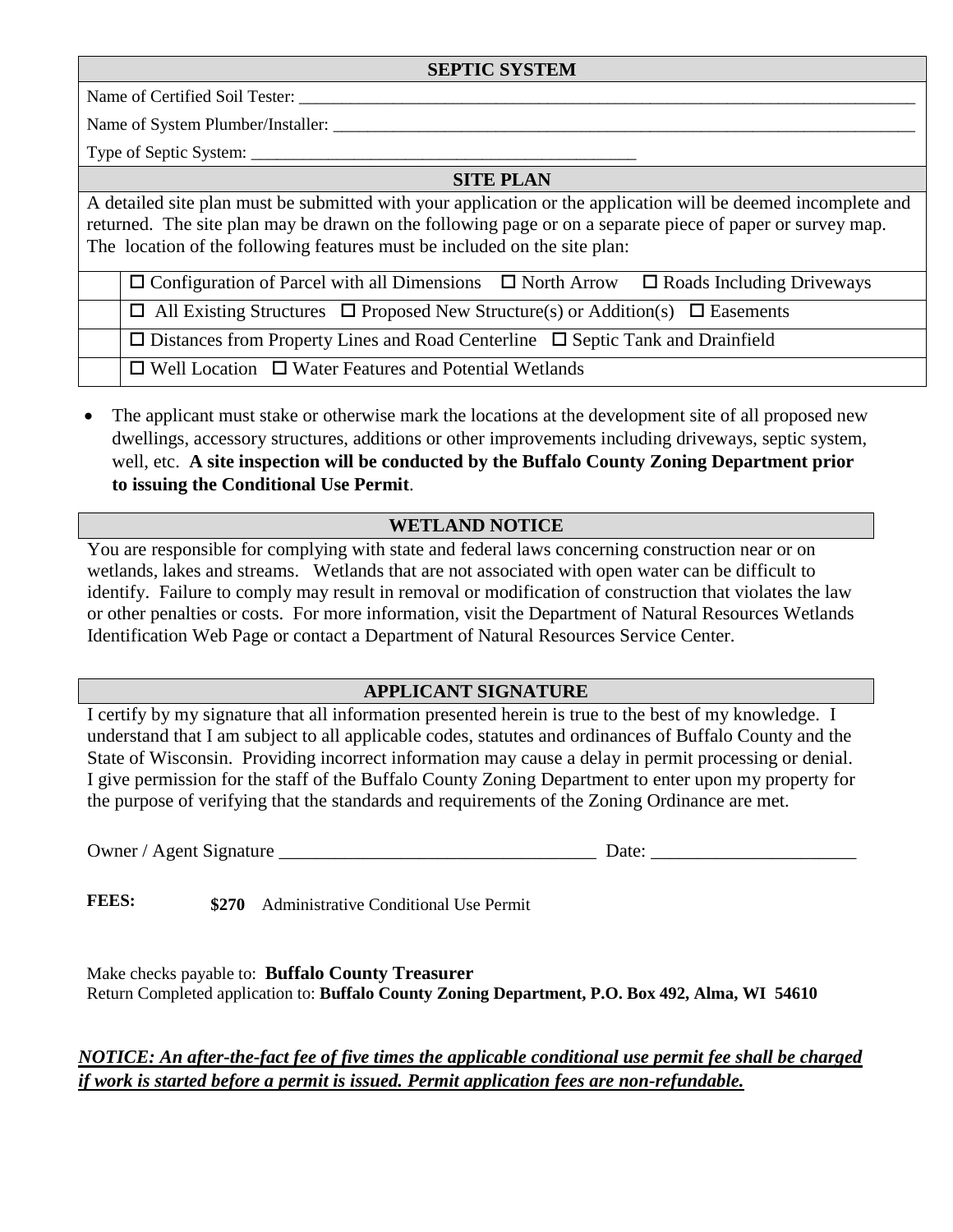| CITE DI<br>$ -$<br>N<br>$\sqrt{ }$<br>້<br>. |    |       |  |  |
|----------------------------------------------|----|-------|--|--|
| -анг.<br><b><i>LAL</i></b><br>__<br>.        | UĦ | m<br> |  |  |

Include all features listed on previous page. **Site plan may be drawn in box below or on a separate piece of paper or survey map.**

## **EROSION CONTROL AND STORMWATER MANAGEMENT**

Sediment and erosion control and stormwater management are an important aspect of all land disturbing activities. Additional review and permitting may be required if your site is within 300 feet of a stream or if your site is on steep slopes of 12% or greater. If your development activity will disturb one acre of land or more you are required to apply for a Conditional Use Permit and a Wisconsin Pollution Discharge Elimination System (WPDES) permit from the Wisconsin Department of Natural Resources.